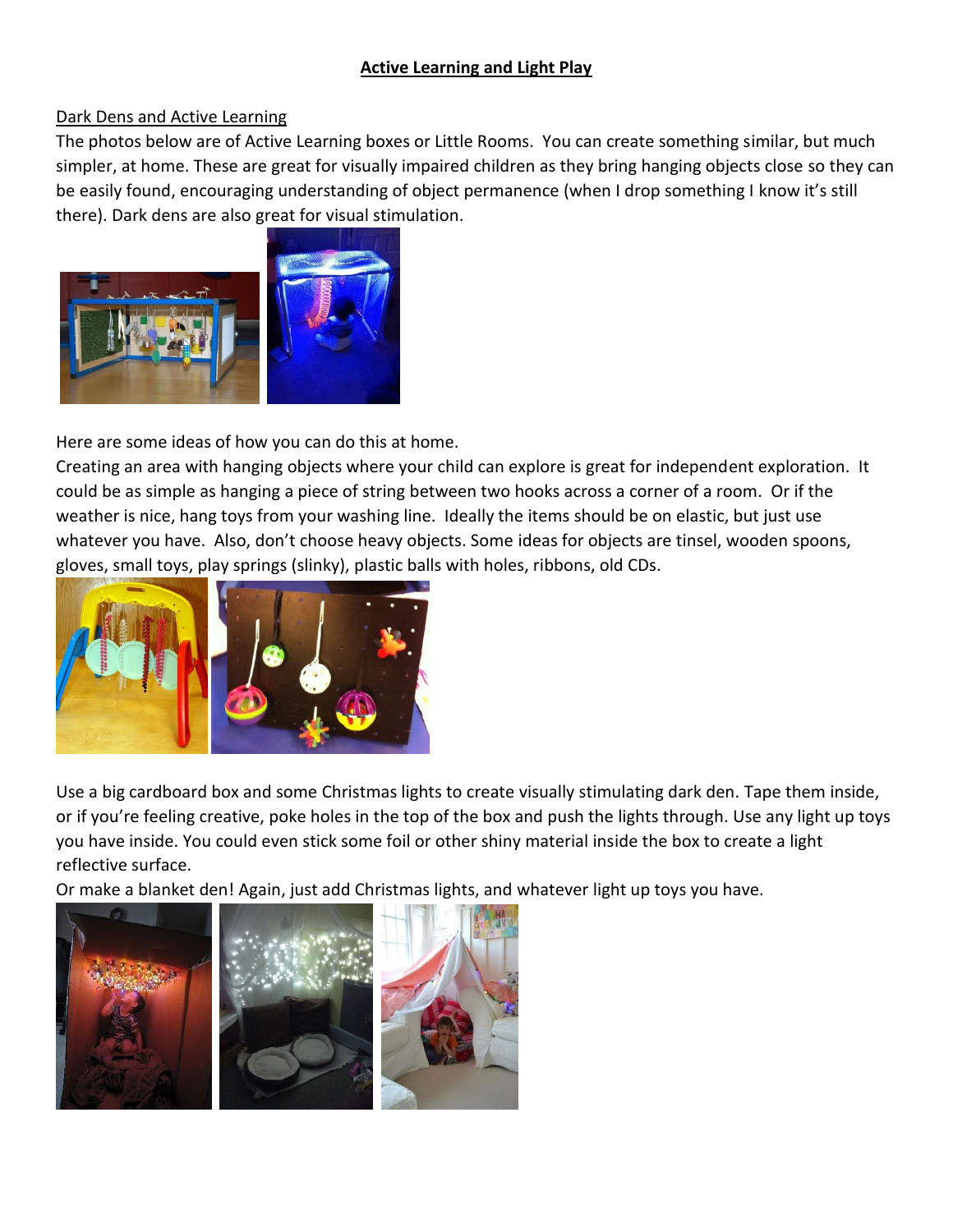## Light Play

You can use any Christmas lights, torches and even the sunshine to explore light and create visually stimulating activities. Here are some ideas:

Create your own light table by putting battery powered fairy lights, or other battery powered lights, in a large plastic box. Explore sensory bags, toys, tissue paper, sand, beads, chiffon scarves etc on the box.



Put battery lights in a small plastic tub to make an easy light up toy.



Make a reflective sensory bin. Cover the inside of a box with tinfoil. Use any battery lights or light up toys you have and encourage your child to explore.